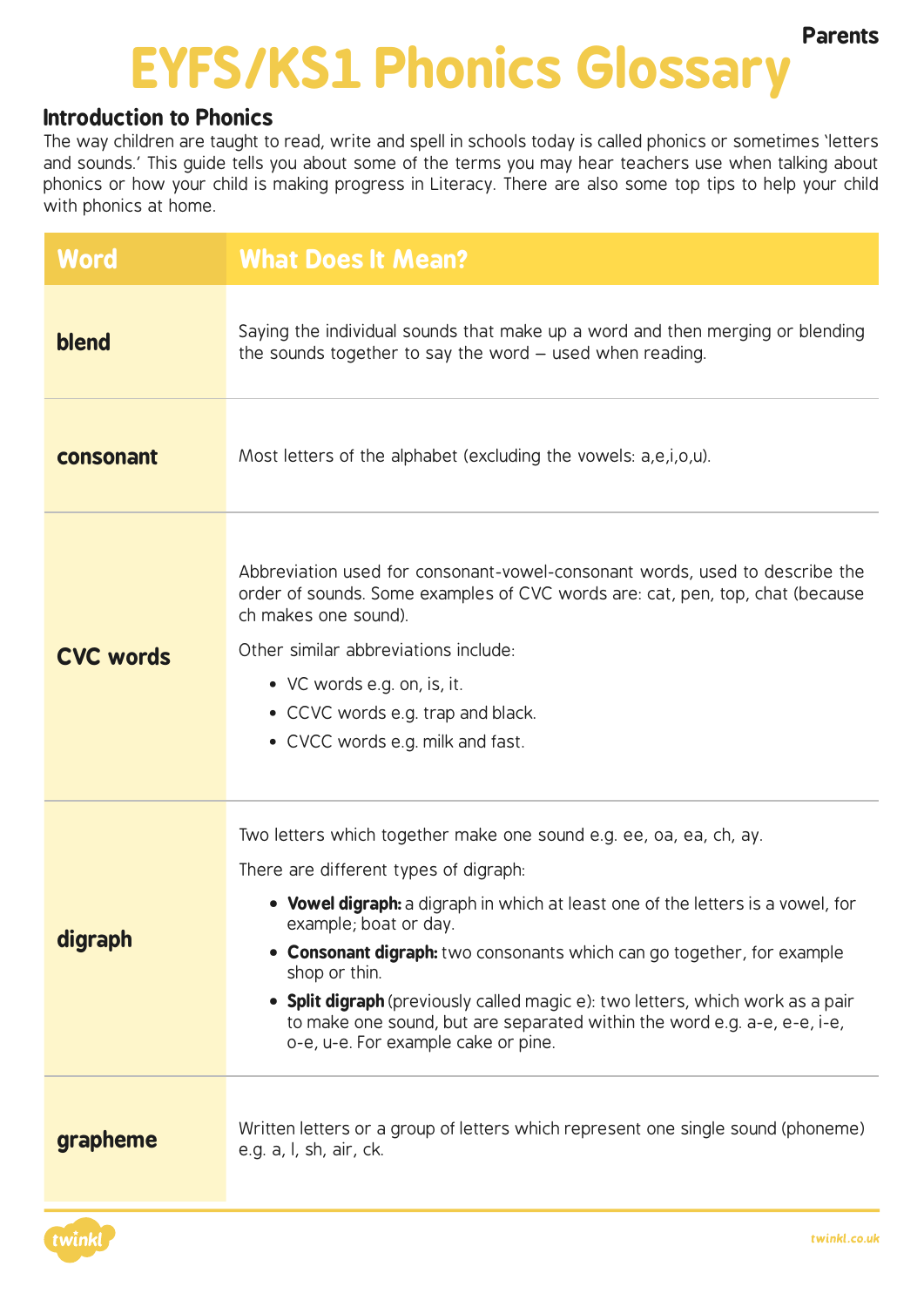| Word                  | <b>What Does It Mean?</b>                                                                                                                                                                                                                                                                                                                                                                                                                                                                                                                                                                                                                                                                                                                                                                                                                                                                                                                                                                                                                                                                   |  |  |
|-----------------------|---------------------------------------------------------------------------------------------------------------------------------------------------------------------------------------------------------------------------------------------------------------------------------------------------------------------------------------------------------------------------------------------------------------------------------------------------------------------------------------------------------------------------------------------------------------------------------------------------------------------------------------------------------------------------------------------------------------------------------------------------------------------------------------------------------------------------------------------------------------------------------------------------------------------------------------------------------------------------------------------------------------------------------------------------------------------------------------------|--|--|
| letters and<br>sounds | A Government document detailing the teaching of phonics. There are 6 phases<br>described:<br>• Phase 1: This is split into 7 aspects, which focus on hearing and talking<br>about environmental sounds and letter sounds.<br>• Phase 2: Learning 19 letters of the alphabet, along with the first 5 'tricky<br>words and using them to read and spell simple words and captions'.<br>• Phase 3: Learning the remaining letters of the alphabet, some 2 and 3<br>letter digraphs, along with the next set of 'tricky words'. Reading and<br>writing captions and sentences.<br>• Phase 4: Learning to blend and segment longer words, including words<br>with adjacent consonants and more than one syllable. Reading and writing<br>using these and the next 'tricky words', within sentences.<br>• Phase 5: Learning alternative spellings and pronunciations for phonemes,<br>including their common usage within words. Reading and writing using<br>these and the next 'tricky words', within sentences.<br>• Phase 6: Learning longer words and spelling rules. Children may work from |  |  |
| phoneme               | another document from this point, called 'Support for Spelling'.<br><b>Top Tip!</b><br>When starting phonics, avoid using<br>A single sound that can be made by<br>the letter names (see, ay, tee etc)<br>one or more letters - e.g. s, k, z, oo,<br>and use the sounds instead (c, a, t)!<br>ph, igh.<br>This will help your child with spelling<br>and recognising letter sounds<br>when reading. Letter names can be<br>introduced more gradually.                                                                                                                                                                                                                                                                                                                                                                                                                                                                                                                                                                                                                                       |  |  |
| <b>phonics</b>        | Phonics teaches children to listen to and identify the sounds that make up words.<br>This helps them to read and write words.                                                                                                                                                                                                                                                                                                                                                                                                                                                                                                                                                                                                                                                                                                                                                                                                                                                                                                                                                               |  |  |
| pure sound            | <b>Top Tip!</b><br>It is tricky to say some sounds<br>without the 'uh' sound at the end -<br>Pronouncing each letter sound clearly<br>like b, d, v and g! Try to emphasise<br>and distinctly without adding additional<br>the main letter sound when talking<br>sounds to the end e.g. 'f' not 'fuh.'<br>about these letter sounds. Some<br>are easier to say by dragging the<br>sound out e.g. ffffff rather than 'fuh'<br>or mmmmmm rather than 'muh.'                                                                                                                                                                                                                                                                                                                                                                                                                                                                                                                                                                                                                                    |  |  |